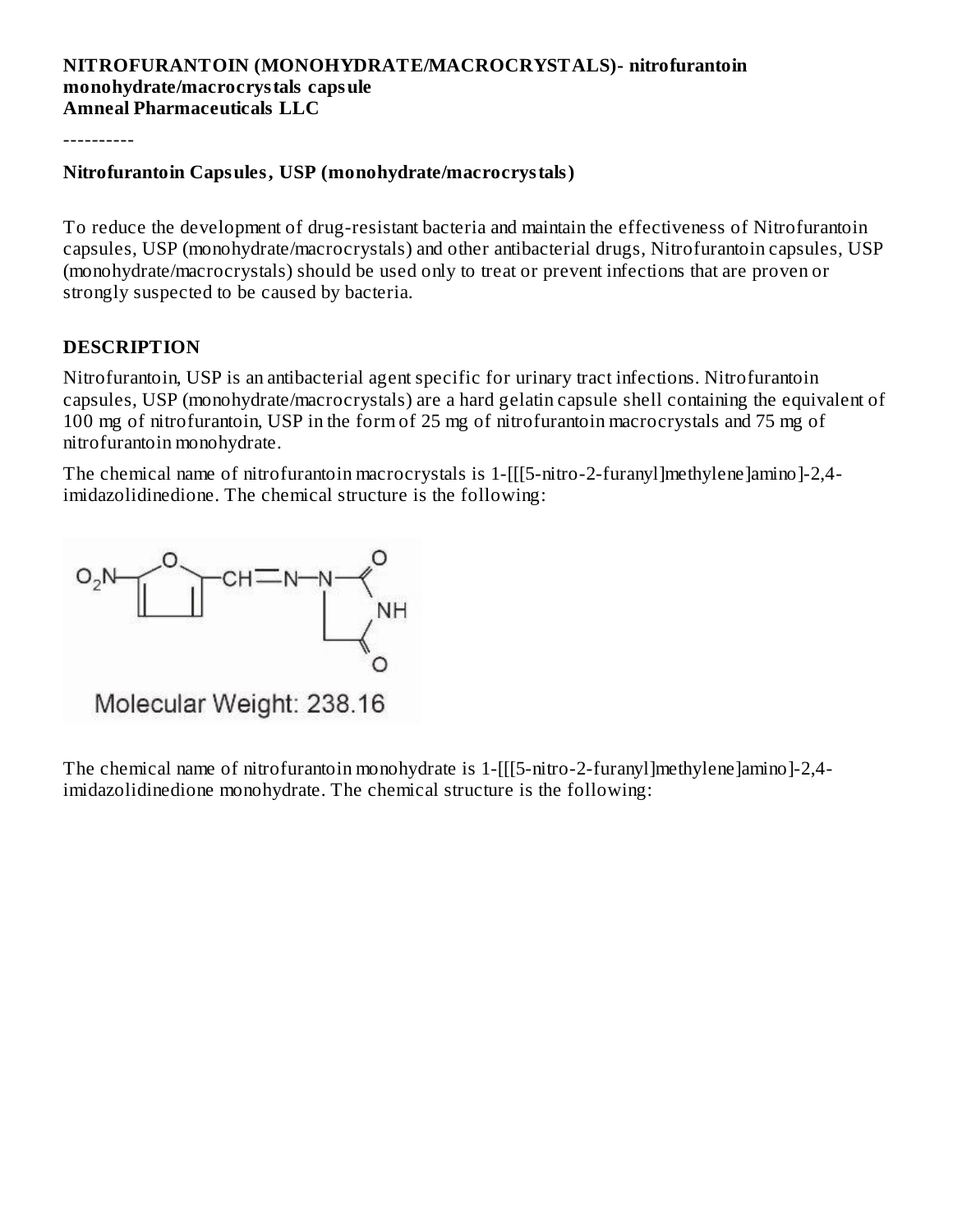

Molecular Weight: 256.17

**Inactive Ingredients:** Each capsule contains carbomer 934P, carboxymethylcellulose, corn starch, D&C Yellow No. 10, FD&C Red No. 40, gelatin, iron oxide black, iron oxide yellow, lactose, magnesium stearate, maltodextrin, povidone, sodium lauryl sulfate, sugar, talc and titanium dioxide. The black monogramming ink contains butyl alcohol, dehydrated alcohol, iron oxide black, isopropyl alcohol, potassium hydroxide, propylene glycol, purified water, shellac and strong ammonia solution. The white monogramming ink contains butyl alcohol, dehydrated alcohol, isopropyl alcohol, povidone, propylene glycol, shellac, sodium hydroxide and titanium dioxide.

Meets USP Dissolution Test 7.

### **CLINICAL PHARMACOLOGY**

Each nitrofurantoin capsule (monohydrate/macrocrystals) contains two forms of nitrofurantoin. Twentyfive percent is macrocrystalline nitrofurantoin, which has slower dissolution and absorption than nitrofurantoin monohydrate. The remaining 75% is nitrofurantoin monohydrate contained in a powder blend which, upon exposure to gastric and intestinal fluids, forms a gel matrix that releases nitrofurantoin over time. Based on urinary pharmacokinetic data, the extent and rate of urinary excretion of nitrofurantoin from the 100 mg nitrofurantoin capsule (monohydrate/macrocrystals) are similar to those of the 50 mg or 100 mg nitrofurantoin macrocrystals capsule. Approximately 20% to 25% of a single dose of nitrofurantoin is recovered from the urine unchanged over 24 hours.

Plasma nitrofurantoin concentrations after a single oral dose of the 100 mg nitrofurantoin capsule (monohydrate/macrocrystals) are low, with peak levels usually less than 1 mcg/mL. Nitrofurantoin is highly soluble in urine, to which it may impart a brown color. When nitrofurantoin is administered with food, the bioavailability of nitrofurantoin is increased by approximately 40%.

### **MICROBIOLOGY**

Nitrofurantoin is a nitrofuran antimicrobial agent with activity against certain Gram-positive and Gramnegative bacteria.

### **Mechanism of Action**

The mechanism of the antimicrobial action of nitrofurantoin is unusual among antibacterials. Nitrofurantoin is reduced by bacterial flavoproteins to reactive intermediates which inactivate or alter bacterial ribosomal proteins and other macromolecules. As a result of such inactivations, the vital biochemical processes of protein synthesis, aerobic energy metabolism, DNA synthesis, RNA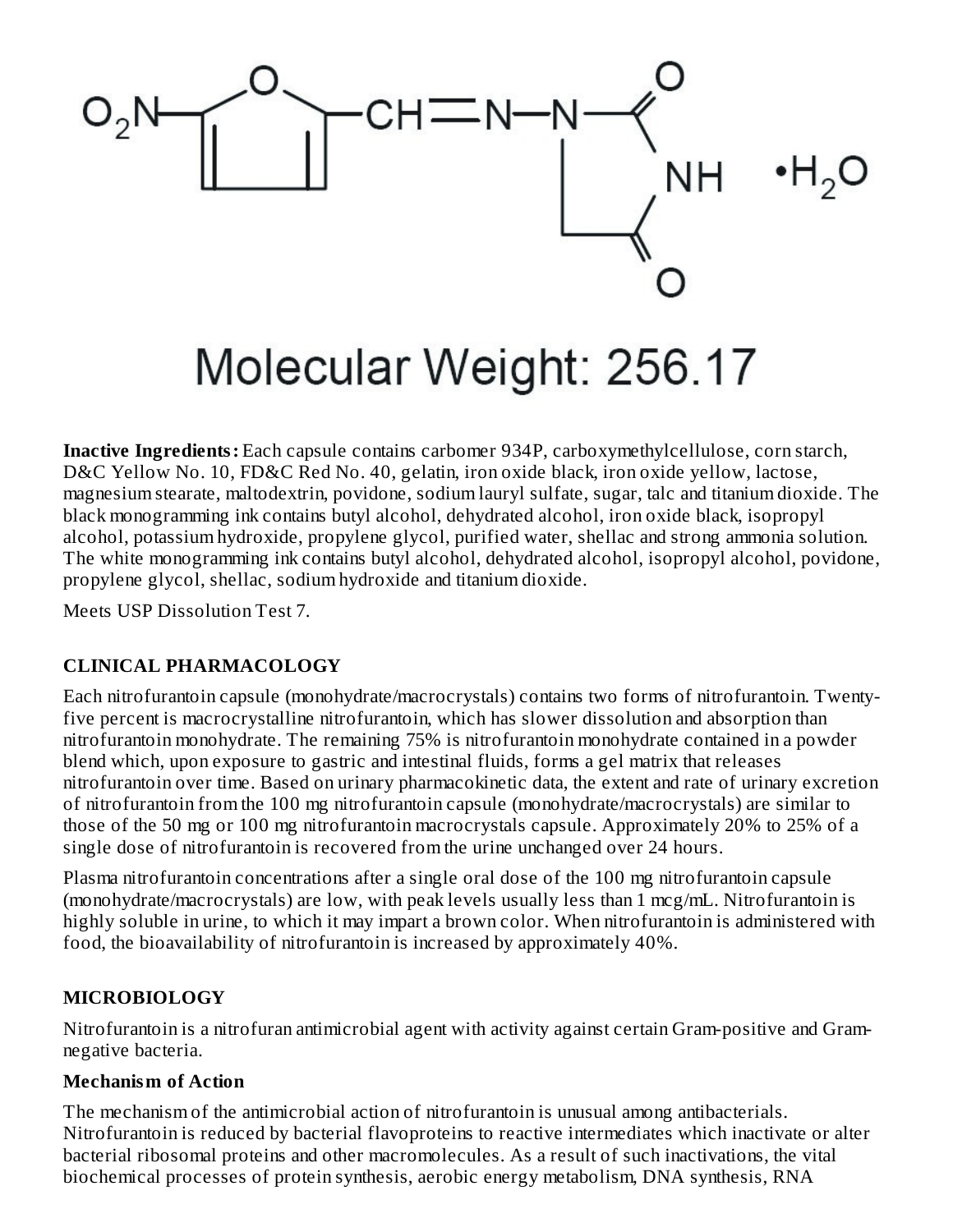synthesis and cell wall synthesis are inhibited. Nitrofurantoin is bactericidal in urine at therapeutic doses. The broad-based nature of this mode of action may explain the lack of acquired bacterial resistance to nitrofurantoin, as the necessary multiple and simultaneous mutations of the target macromolecules would likely be lethal to the bacteria.

### **Interactions with Other Antibiotics**

Antagonism has been demonstrated *in vitro* between nitrofurantoin and quinolone antimicrobials. The clinical significance of this finding is unknown.

### **Development of Resistance**

Development of resistance to nitrofurantoin has not been a significant problem since its introduction in 1953. Cross-resistance with antibiotics and sulfonamides has not been observed, and transferable resistance is, at most, a very rare phenomenon.

Nitrofurantoin has been shown to be active against most strains of the following bacteria both *in vitro* and in clinical infections (see **INDICATIONS AND USAGE**).

### **Aerobic and facultative Gram-positive microorganisms:**

*Staphylococcus saprophyticus*

### **Aerobic and facultative Gram-negative microorganisms:**

### *Escherichia coli*

At least 90 percent of the following microorganisms exhibit an *in vitro* minimum inhibitory concentration (MIC) less than or equal to the susceptible breakpoint for nitrofurantoin. However, the efficacy of nitrofurantoin in treating clinical infections due to these microorganisms has not been established in adequate and well-controlled trials.

### **Aerobic and facultative Gram-positive microorganisms:**

Coagulase-negative staphylococci (including *Staphylococcus epidermidis*) *Enterococcus faecalis Staphylococcus aureus Streptococcus agalactiae* Group D streptococci Viridans group streptococci

### **Aerobic and facultative Gram-negative microorganisms:**

*Citrobacter amalonaticus Citrobacter diversus Citrobacter freundii Klebsiella oxytoca Klebsiella ozaenae*

Nitrofurantoin is not active against most strains of *Proteus* species or *Serratia* species. It has no activity against *Pseudomonas* species.

# **Sus ceptibility Test Methods:**

For specific information regarding susceptibility test interpretive criteria and associated test methods and quality control standards recognized by FDA for this drug, please see: https://www.fda.gov/STIC.

# **INDICATIONS AND USAGE**

Nitrofurantoin capsules, USP (monohydrate/macrocrystals) are indicated only for the treatment of acute uncomplicated urinary tract infections (acute cystitis) caused by susceptible strains of *Escherichia coli* or *Staphylococcus saprophyticus*.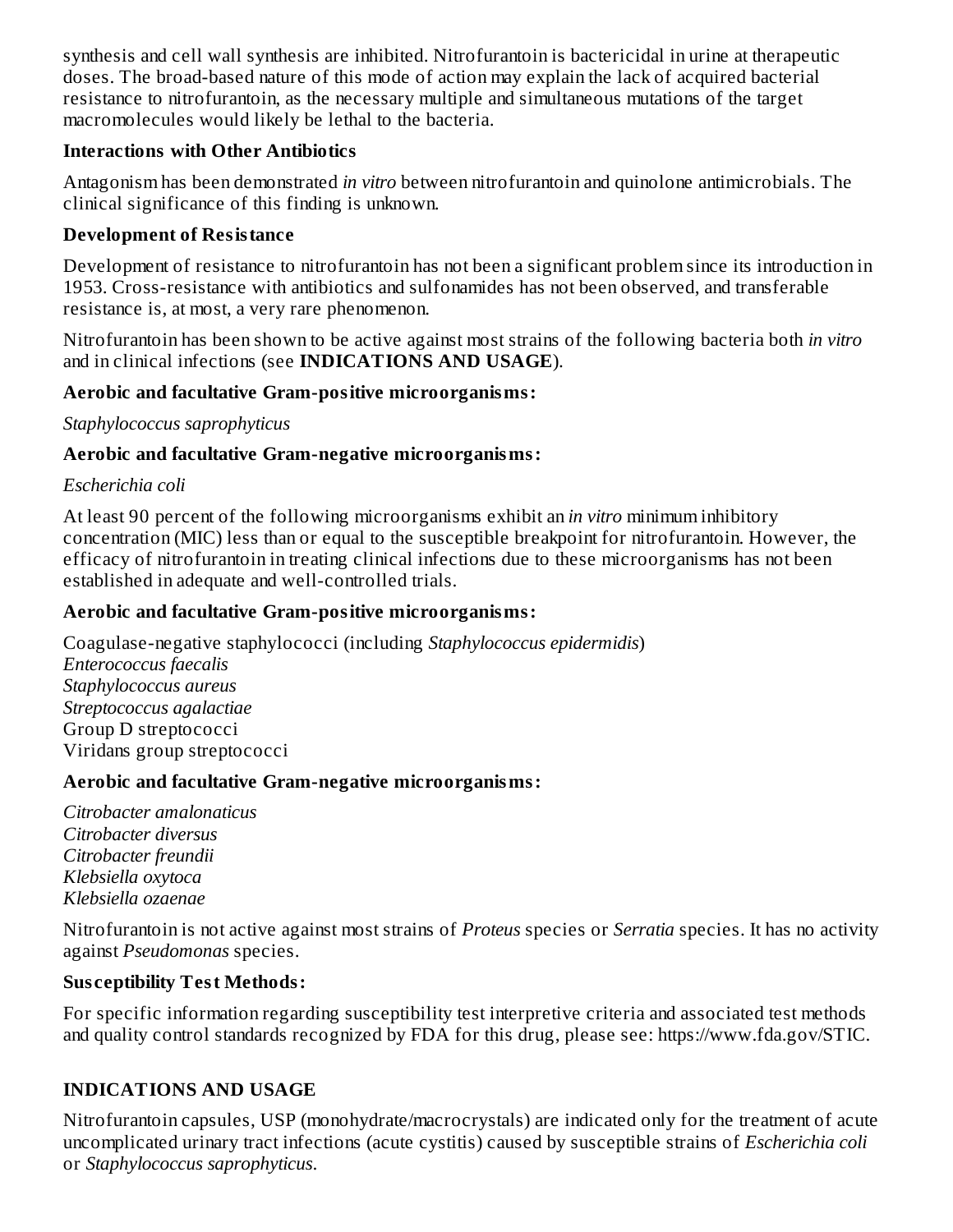Nitrofurantoin is not indicated for the treatment of pyelonephritis or perinephric abscesses.

To reduce the development of drug-resistant bacteria and maintain the effectiveness of nitrofurantoin capsules, USP (monohydrate/macrocrystals) and other antibacterial drugs, nitrofurantoin capsules, USP (monohydrate/macrocrystals) should be used only to treat or prevent infections that are proven or strongly suspected to be caused by susceptible bacteria. When culture and susceptibility information are available, they should be considered in selecting or modifying antibacterial therapy. In the absence of such data, local epidemiology and susceptibility patterns may contribute to the empiric selection of therapy.

Nitrofurantoins lack the broader tissue distribution of other therapeutic agents approved for urinary tract infections. Consequently, many patients who are treated with nitrofurantoin capsules, USP (monohydrate/macrocrystals) are predisposed to persistence or reappearance of bacteriuria (see **CLINICAL STUDIES**). Urine specimens for culture and susceptibility testing should be obtained before and after completion of therapy. If persistence or reappearance of bacteriuria occurs after treatment with nitrofurantoin capsules, USP (monohydrate/macrocrystals), other therapeutic agents with broader tissue distribution should be selected. In considering the use of nitrofurantoin capsules, USP (monohydrate/macrocrystals), lower eradication rates should be balanced against the increased potential for systemic toxicity and for the development of antimicrobial resistance when agents with broader tissue distribution are utilized.

# **CONTRAINDICATIONS**

Anuria, oliguria, or significant impairment of renal function (creatinine clearance under 60 mL per minute or clinically significant elevated serum creatinine) are contraindications. Treatment of this type of patient carries an increased risk of toxicity because of impaired excretion of the drug.

Because of the possibility of hemolytic anemia due to immature erythrocyte enzyme systems (glutathione instability), the drug is contraindicated in pregnant patients at term (38 to 42 weeks gestation), during labor and delivery, or when the onset of labor is imminent. For the same reason, the drug is contraindicated in neonates under one month of age.

Nitrofurantoin capsules (monohydrate/macrocrystals) are contraindicated in patients with a previous history of cholestatic jaundice/hepatic dysfunction associated with nitrofurantoin.

Nitrofurantoin capsules (monohydrate/macrocrystals) are also contraindicated in those patients with known hypersensitivity to nitrofurantoin.

### **WARNINGS**

#### **Pulmonary reactions:**

**ACUTE, SUBACUTE, OR CHRONIC PULMONARY REACTIONS HAVE BEEN OBSERVED IN PATIENTS TREATED WITH NITROFURANTOIN. IF THESE REACTIONS OCCUR, NITROFURANTOIN SHOULD BE DISCONTINUED AND APPROPRIATE MEASURES TAKEN. REPORTS HAVE CITED PULMONARY REACTIONS AS A CONTRIBUTING CAUSE OF DEATH.**

**CHRONIC PULMONARY REACTIONS (DIFFUSE INTERSTITIAL PNEUMONITIS OR PULMONARY FIBROSIS, OR BOTH) CAN DEVELOP INSIDIOUSLY. THESE REACTIONS OCCUR RARELY AND GENERALLY IN PATIENTS RECEIVING THERAPY FOR SIX MONTHS OR LONGER. CLOSE MONITORING OF THE PULMONARY CONDITION OF PATIENTS RECEIVING LONG-TERM THERAPY IS WARRANTED AND REQUIRES THAT THE BENEFITS OF THERAPY BE WEIGHED AGAINST POTENTIAL RISKS (SEE RESPIRATORY REACTIONS).**

#### **Hepatotoxicity:**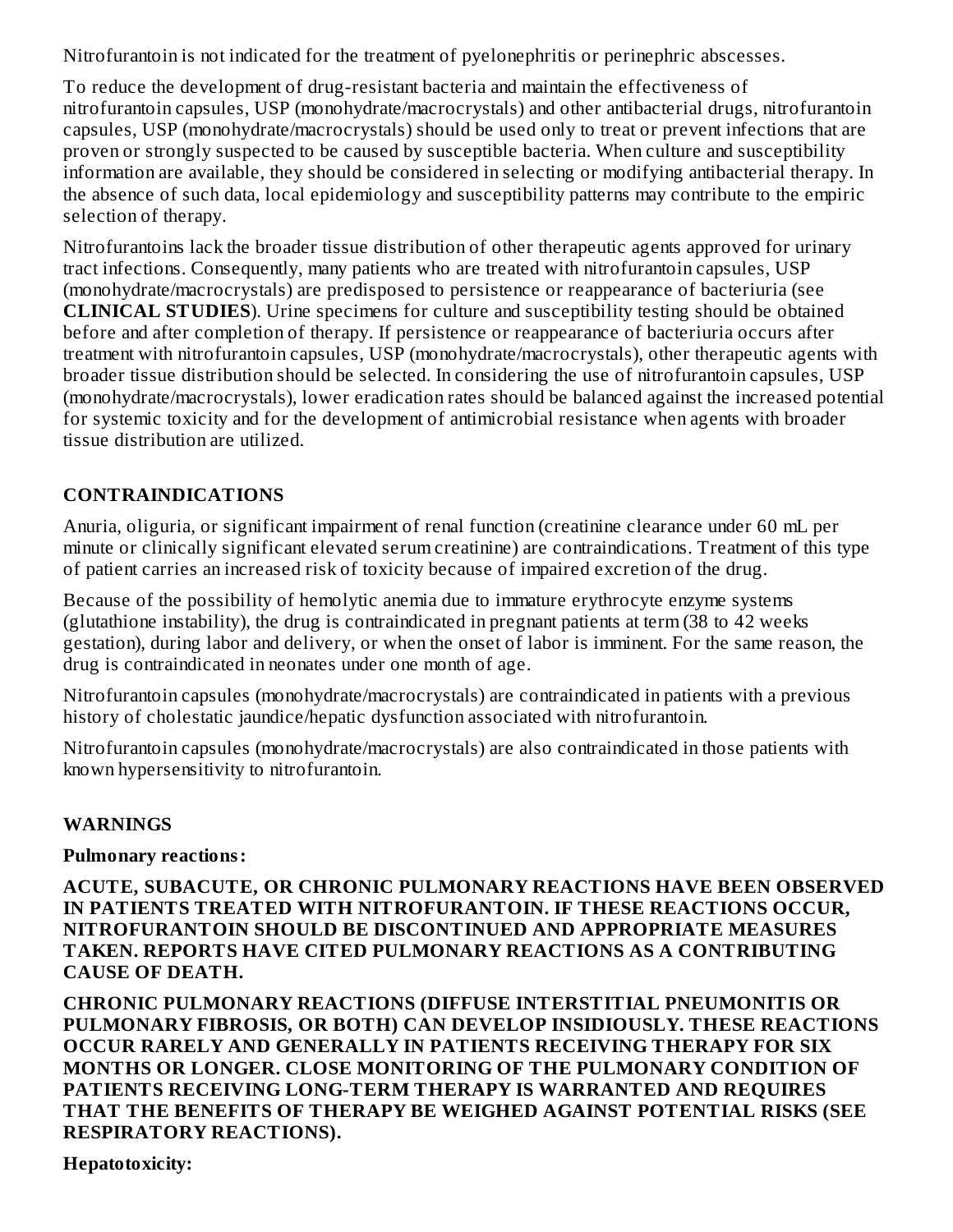Hepatic reactions, including hepatitis, cholestatic jaundice, chronic active hepatitis and hepatic necrosis, occur rarely. Fatalities have been reported. The onset of chronic active hepatitis may be insidious, and patients should be monitored periodically for changes in biochemical tests that would indicate liver injury. If hepatitis occurs, the drug should be withdrawn immediately and appropriate measures should be taken.

### **Neuropathy:**

Peripheral neuropathy, which may become severe or irreversible, has occurred. Fatalities have been reported. Conditions such as renal impairment (creatinine clearance under 60 mL per minute or clinically significant elevated serum creatinine), anemia, diabetes mellitus, electrolyte imbalance, vitamin B deficiency and debilitating disease may enhance the occurrence of peripheral neuropathy. Patients receiving long-term therapy should be monitored periodically for changes in renal function.

Optic neuritis has been reported rarely in postmarketing experience with nitrofurantoin formulations.

# **Hemolytic anemia:**

Cases of hemolytic anemia of the primaquine-sensitivity type have been induced by nitrofurantoin. Hemolysis appears to be linked to a glucose-6-phosphate dehydrogenase deficiency in the red blood cells of the affected patients. This deficiency is found in 10 percent of Blacks and a small percentage of ethnic groups of Mediterranean and Near-Eastern origin. Hemolysis is an indication for discontinuing nitrofurantoin; hemolysis ceases when the drug is withdrawn.

# *Clostridium difficile***-associated diarrhea:**

*Clostridium difficile* associated diarrhea (CDAD) has been reported with use of nearly all antibacterial agents, including nitrofurantoin, and may range in severity from mild diarrhea to fatal colitis. Treatment with antibacterial agents alters the normal flora of the colon leading to overgrowth of *C. difficile*.

*C. difficile* produces toxins A and B which contribute to the development of CDAD. Hypertoxin producing strains of *C. difficile* cause increased morbidity and mortality, as these infections can be refractory to antimicrobial therapy and may require colectomy. CDAD must be considered in all patients who present with diarrhea following antibiotic use. Careful medical history is necessary since CDAD has been reported to occur over two months after the administration of antibacterial agents.

If CDAD is suspected or confirmed, ongoing antibiotic use not directed against *C. difficile* may need to be discontinued. Appropriate fluid and electrolyte management, protein supplementation, antibiotic treatment of *C. difficile* and surgical evaluation should be instituted as clinically indicated.

# **PRECAUTIONS**

# **Information for Patients**

Patients should be advised to take nitrofurantoin with food (ideally breakfast and dinner) to further enhance tolerance and improve drug absorption. Patients should be instructed to complete the full course of therapy; however, they should be advised to contact their physician if any unusual symptoms occur during therapy.

Patients should be advised not to use antacid preparations containing magnesium trisilicate while taking nitrofurantoin.

Patients should be counseled that antibacterial drugs including nitrofurantoin should only be used to treat bacterial infections. They do not treat viral infections (e.g., the common cold). When nitrofurantoin is prescribed to treat a bacterial infection, patients should be told that although it is common to feel better early in the course of therapy, the medication should be taken exactly as directed. Skipping doses or not completing the full course of therapy may (1) decrease the effectiveness of the immediate treatment and (2) increase the likelihood that bacteria will develop resistance and will not be treatable by nitrofurantoin or other antibacterial drugs in the future.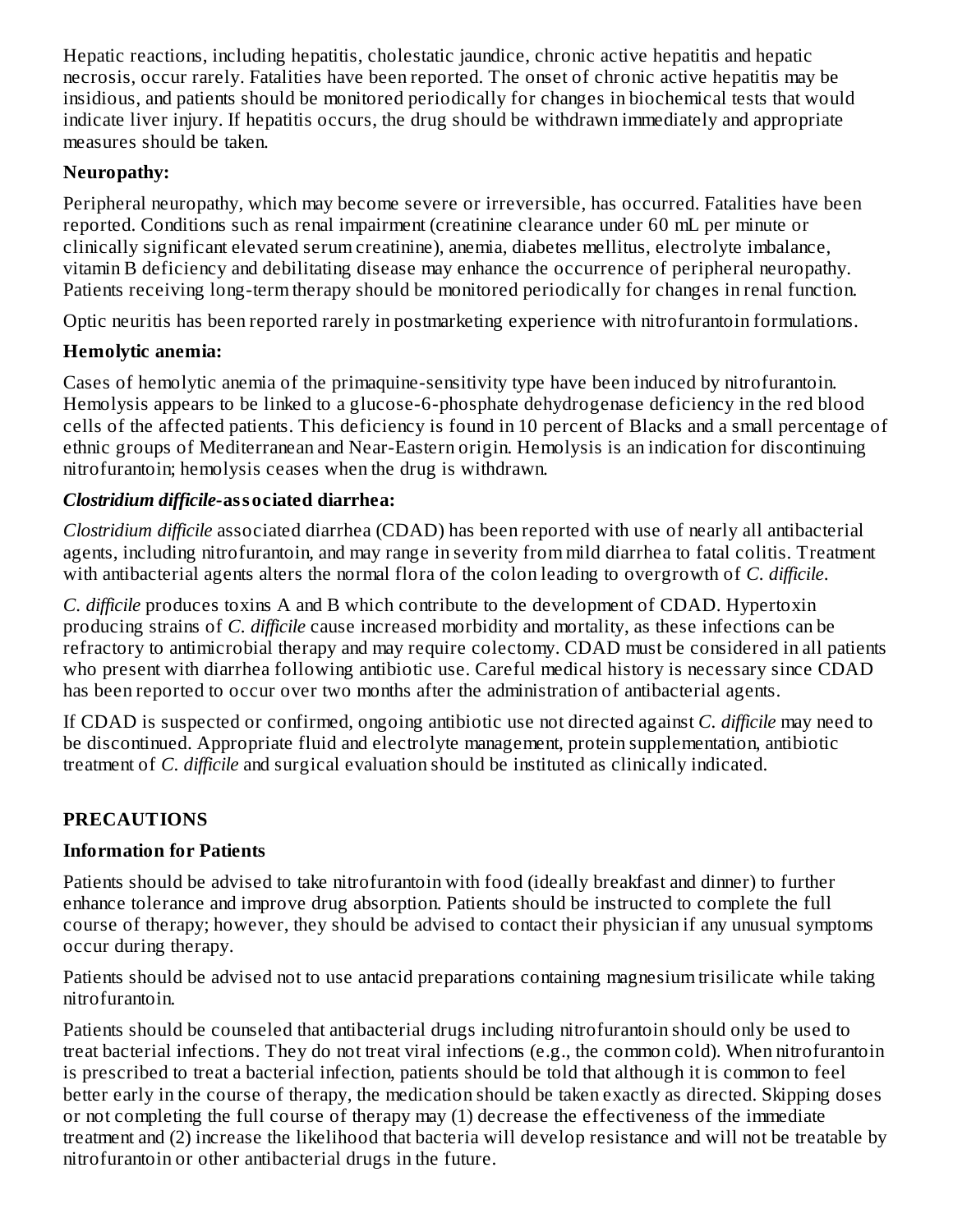Diarrhea is a common problem caused by antibiotics which usually ends when the antibiotic is discontinued. Sometimes after starting treatment with antibiotics, patients can develop watery and bloody stools (with or without stomach cramps and fever) even as late as two or more months after having taken the last dose of the antibiotic. If this occurs, patients should contact their physician as soon as possible.

### **General**

Prescribing nitrofurantoin in the absence of a proven or strongly suspected bacterial infection or a prophylactic indication is unlikely to provide benefit to the patient and increases the risk of the development of drug-resistant bacteria.

# **Drug Interactions**

Antacids containing magnesium trisilicate, when administered concomitantly with nitrofurantoin, reduce both the rate and extent of absorption. The mechanism for this interaction probably is adsorption of nitrofurantoin onto the surface of magnesium trisilicate.

Uricosuric drugs, such as probenecid and sulfinpyrazone, can inhibit renal tubular secretion of nitrofurantoin. The resulting increase in nitrofurantoin serum levels may increase toxicity, and the decreased urinary levels could lessen its efficacy as a urinary tract antibacterial.

# **DRUG/LABORATORY TEST INTERACTIONS**

As a result of the presence of nitrofurantoin, a false-positive reaction for glucose in the urine may occur. This has been observed with Benedict's and Fehling's solutions but not with the glucose enzymatic test.

# **Carcinogenesis, Mutagenesis, Impairment of Fertility**

Nitrofurantoin was not carcinogenic when fed to female Holtzman rats for 44.5 weeks or to female Sprague-Dawley rats for 75 weeks. Two chronic rodent bioassays utilizing male and female Sprague-Dawley rats and two chronic bioassays in Swiss mice and in  $\mathrm{BDF}_1$  mice revealed no evidence of carcinogenicity.

Nitrofurantoin presented evidence of carcinogenic activity in female  $\mathrm{B6C3F_{1}}$  mice as shown by increased incidences of tubular adenomas, benign mixed tumors and granulosa cell tumors of the ovary. In male F344/N rats, there were increased incidences of uncommon kidney tubular cell neoplasms, osteosarcomas of the bone and neoplasms of the subcutaneous tissue. In one study involving subcutaneous administration of 75 mg/kg nitrofurantoin to pregnant female mice, lung papillary adenomas of unknown significance were observed in the F1 generation.

Nitrofurantoin has been shown to induce point mutations in certain strains of *Salmonella typhimurium* and forward mutations in L5178Y mouse lymphoma cells. Nitrofurantoin induced increased numbers of sister chromatid exchanges and chromosomal aberrations in Chinese hamster ovary cells but not in human cells in culture. Results of the sex-linked recessive lethal assay in Drosophila were negative after administration of nitrofurantoin by feeding or by injection. Nitrofurantoin did not induce heritable mutation in the rodent models examined.

The significance of the carcinogenicity and mutagenicity findings relative to the therapeutic use of nitrofurantoin in humans is unknown.

The administration of high doses of nitrofurantoin to rats causes temporary spermatogenic arrest; this is reversible on discontinuing the drug. Doses of 10 mg/kg/day or greater in healthy human males may, in certain unpredictable instances, produce a slight to moderate spermatogenic arrest with a decrease in sperm count.

# **Pregnancy**

**Teratogenic Effects**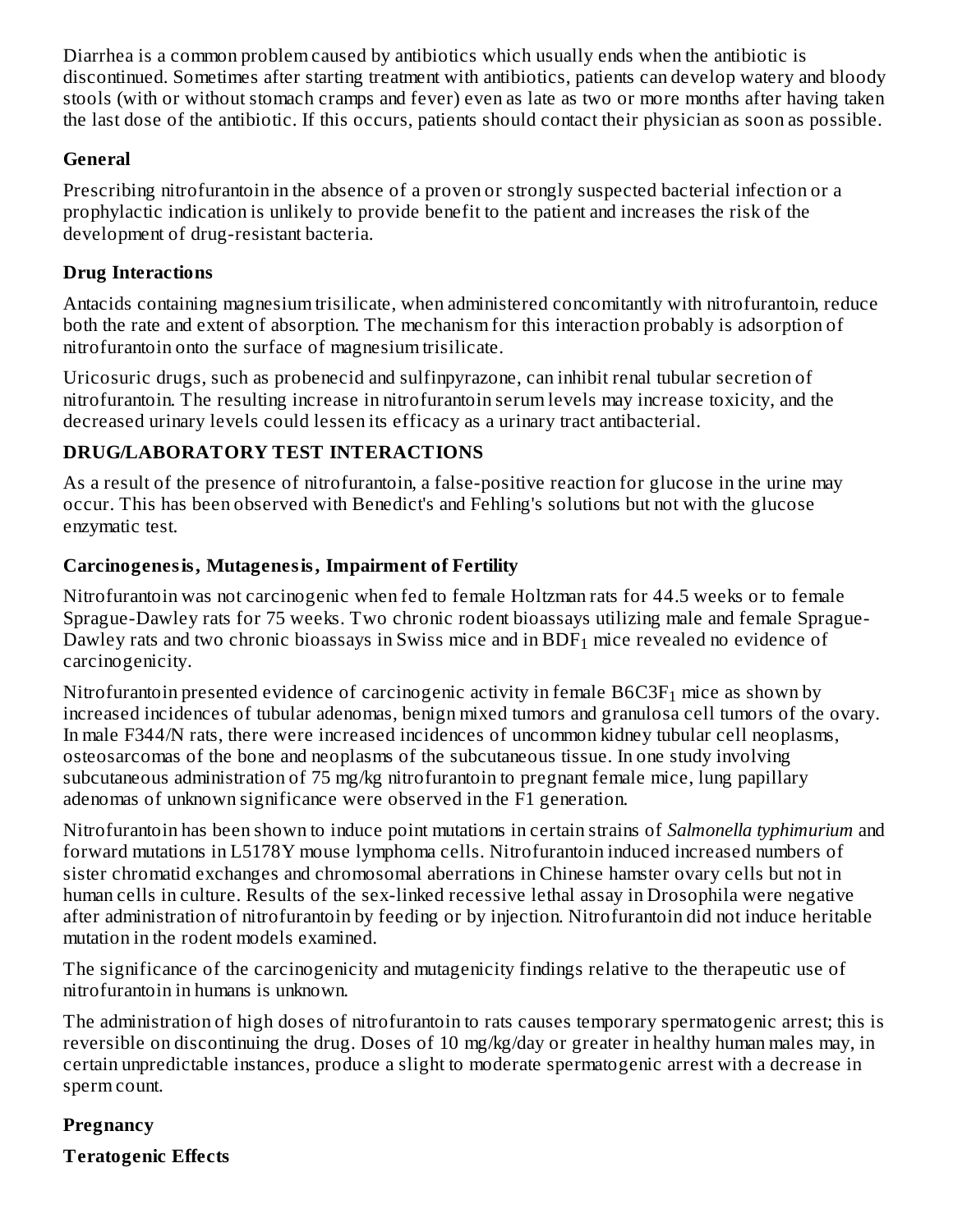Pregnancy Category B.

Several reproduction studies have been performed in rabbits and rats at doses up to six times the human dose and have revealed no evidence of impaired fertility or harm to the fetus due to nitrofurantoin. In a single published study conducted in mice at 68 times the human dose (based on mg/kg administered to the dam), growth retardation and a low incidence of minor and common malformations were observed. However, at 25 times the human dose, fetal malformations were not observed; the relevance of these findings to humans is uncertain. There are, however, no adequate and well-controlled studies in pregnant women. Because animal reproduction studies are not always predictive of human response, this drug should be used during pregnancy only if clearly needed.

### **Non-teratogenic Effects**

Nitrofurantoin has been shown in one published transplacental carcinogenicity study to induce lung papillary adenomas in the F1 generation mice at doses 19 times the human dose on a mg/kg basis. The relationship of this finding to potential human carcinogenesis is presently unknown. Because of the uncertainty regarding the human implications of these animal data, this drug should be used during pregnancy only if clearly needed.

# **Labor and Delivery**

### See **CONTRAINDICATIONS**.

# **Nursing Mothers**

Nitrofurantoin has been detected in human breast milk in trace amounts. Because of the potential for serious adverse reactions from nitrofurantoin in nursing infants under one month of age, a decision should be made whether to discontinue nursing or to discontinue the drug, taking into account the importance of the drug to the mother (see **CONTRAINDICATIONS**).

### **Pediatric Us e**

Nitrofurantoin is contraindicated in infants below the age of one month (see **CONTRAINDICATIONS**). Safety and effectiveness in pediatric patients below the age of twelve years have not been established.

# **Geriatric Us e**

Clinical studies of nitrofurantoin did not include sufficient numbers of subjects aged 65 and over to determine whether they respond differently from younger subjects. Other reported clinical experience has not identified differences in responses between the elderly and younger patients. Spontaneous reports suggest a higher proportion of pulmonary reactions, including fatalities, in elderly patients; these differences appear to be related to the higher proportion of elderly patients receiving long-term nitrofurantoin therapy. As in younger patients, chronic pulmonary reactions generally are observed in patients receiving therapy for six months or longer (see **WARNINGS**). Spontaneous reports also suggest an increased proportion of severe hepatic reactions, including fatalities, in elderly patients (see **WARNINGS**).

In general, the greater frequency of decreased hepatic, renal, or cardiac function and of concomitant disease or other drug therapy in elderly patients should be considered when prescribing nitrofurantoin. This drug is known to be substantially excreted by the kidney, and the risk of toxic reactions to this drug may be greater in patients with impaired renal function. Anuria, oliguria, or significant impairment of renal function (creatinine clearance under 60 mL per minute or clinically significant elevated serum creatinine) are contraindications (see **CONTRAINDICATIONS**). Because elderly patients are more likely to have decreased renal function, it may be useful to monitor renal function.

### **ADVERSE REACTIONS**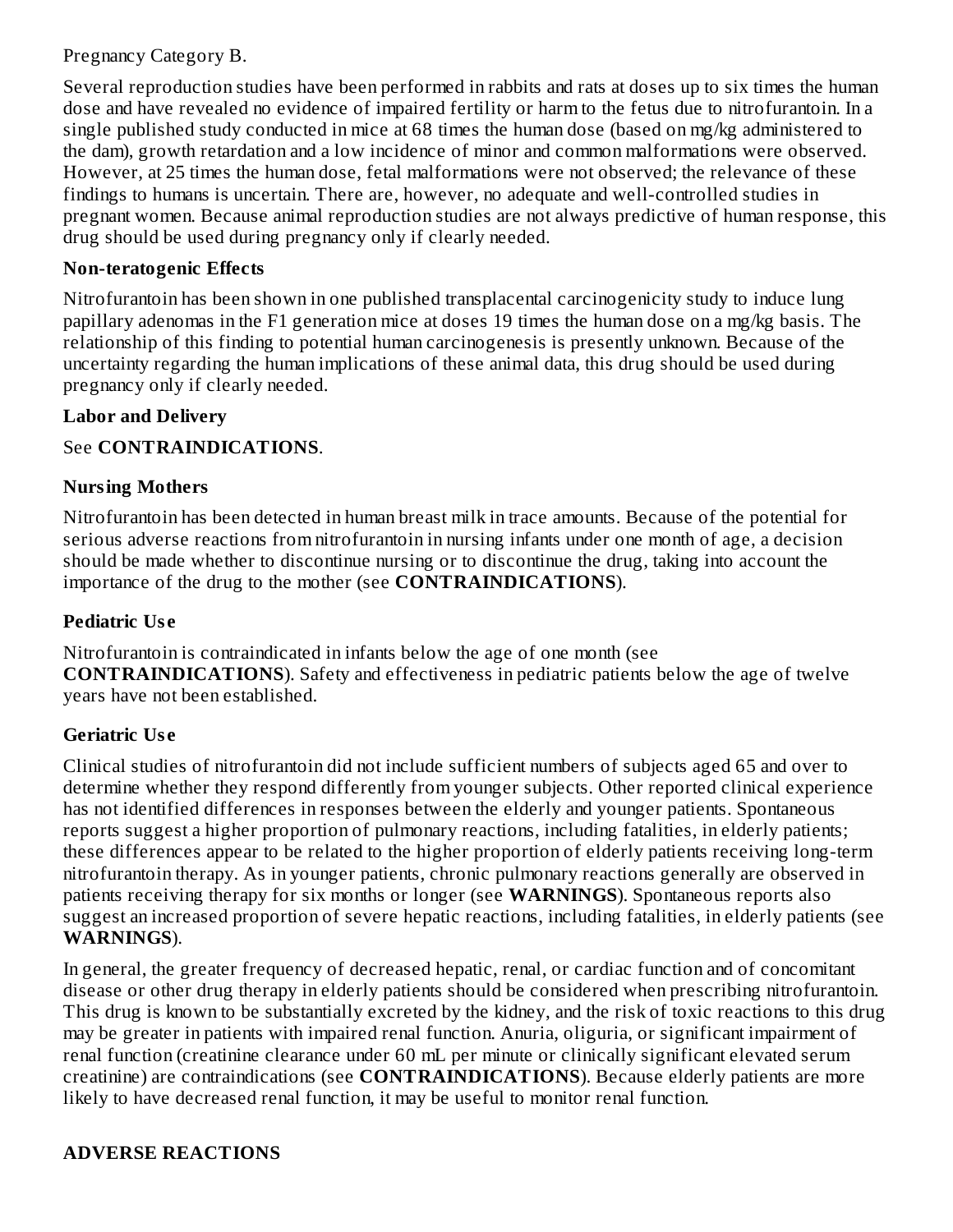In clinical trials of nitrofurantoin, the most frequent clinical adverse events that were reported as possibly or probably drug-related were nausea (8%), headache (6%) and flatulence (1.5%). Additional clinical adverse events reported as possibly or probably drug-related occurred in less than 1% of patients studied and are listed below within each body system in order of decreasing frequency:

**Gastrointestinal:** Diarrhea, dyspepsia, abdominal pain, constipation, emesis

**Neurologic:** Dizziness, drowsiness, amblyopia

**Respiratory:** Acute pulmonary hypersensitivity reaction (see **WARNINGS**)

**Allergic:** Pruritus, urticaria

**Dermatologic:** Alopecia

**Mis cellaneous:** Fever, chills, malaise

The following additional clinical adverse events have been reported with the use of nitrofurantoin:

Gastrointestinal: Sialadenitis, pancreatitis. There have been sporadic reports of pseudomembranous colitis with the use of nitrofurantoin. The onset of pseudomembranous colitis symptoms may occur during or after antimicrobial treatment (see **WARNINGS**).

**Neurologic:** Peripheral neuropathy, which may become severe or irreversible, has occurred. Fatalities have been reported. Conditions such as renal impairment (creatinine clearance under 60 mL per minute or clinically significant elevated serum creatinine), anemia, diabetes mellitus, electrolyte imbalance, vitamin B deficiency and debilitating diseases may increase the possibility of peripheral neuropathy (see **WARNINGS**).

Asthenia, vertigo and nystagmus also have been reported with the use of nitrofurantoin.

Benign intracranial hypertension (pseudotumor cerebri), confusion, depression, optic neuritis and psychotic reactions have been reported rarely. Bulging fontanels, as a sign of benign intracranial hypertension in infants, have been reported rarely.

### **Respiratory:**

#### **CHRONIC, SUBACUTE, OR ACUTE PULMONARY HYPERSENSITIVITY REACTIONS MAY OCCUR WITH THE USE OF NITROFURANTOIN.**

**CHRONIC PULMONARY REACTIONS GENERALLY OCCUR IN PATIENTS WHO HAVE RECEIVED CONTINUOUS TREATMENT FOR SIX MONTHS OR LONGER. MALAISE, DYSPNEA ON EXERTION, COUGH AND ALTERED PULMONARY FUNCTION ARE COMMON MANIFESTATIONS WHICH CAN OCCUR INSIDIOUSLY. RADIOLOGIC AND HISTOLOGIC FINDINGS OF DIFFUSE INTERSTITIAL PNEUMONITIS OR FIBROSIS, OR BOTH, ARE ALSO COMMON MANIFESTATIONS OF THE CHRONIC PULMONARY REACTION. FEVER IS RARELY PROMINENT.**

#### **THE SEVERITY OF CHRONIC PULMONARY REACTIONS AND THEIR DEGREE OF RESOLUTION APPEAR TO BE RELATED TO THE DURATION OF THERAPY AFTER THE FIRST CLINICAL SIGNS APPEAR. PULMONARY FUNCTION MAY BE IMPAIRED PERMANENTLY, EVEN AFTER CESSATION OF THERAPY. THE RISK IS GREATER WHEN CHRONIC PULMONARY REACTIONS ARE NOT RECOGNIZED EARLY.**

In subacute pulmonary reactions, fever and eosinophilia occur less often than in the acute form. Upon cessation of therapy, recovery may require several months. If the symptoms are not recognized as being drug-related and nitrofurantoin therapy is not stopped, the symptoms may become more severe.

Acute pulmonary reactions are commonly manifested by fever, chills, cough, chest pain, dyspnea, pulmonary infiltration with consolidation or pleural effusion on x-ray and eosinophilia. Acute reactions usually occur within the first week of treatment and are reversible with cessation of therapy. Resolution often is dramatic (see **WARNINGS**).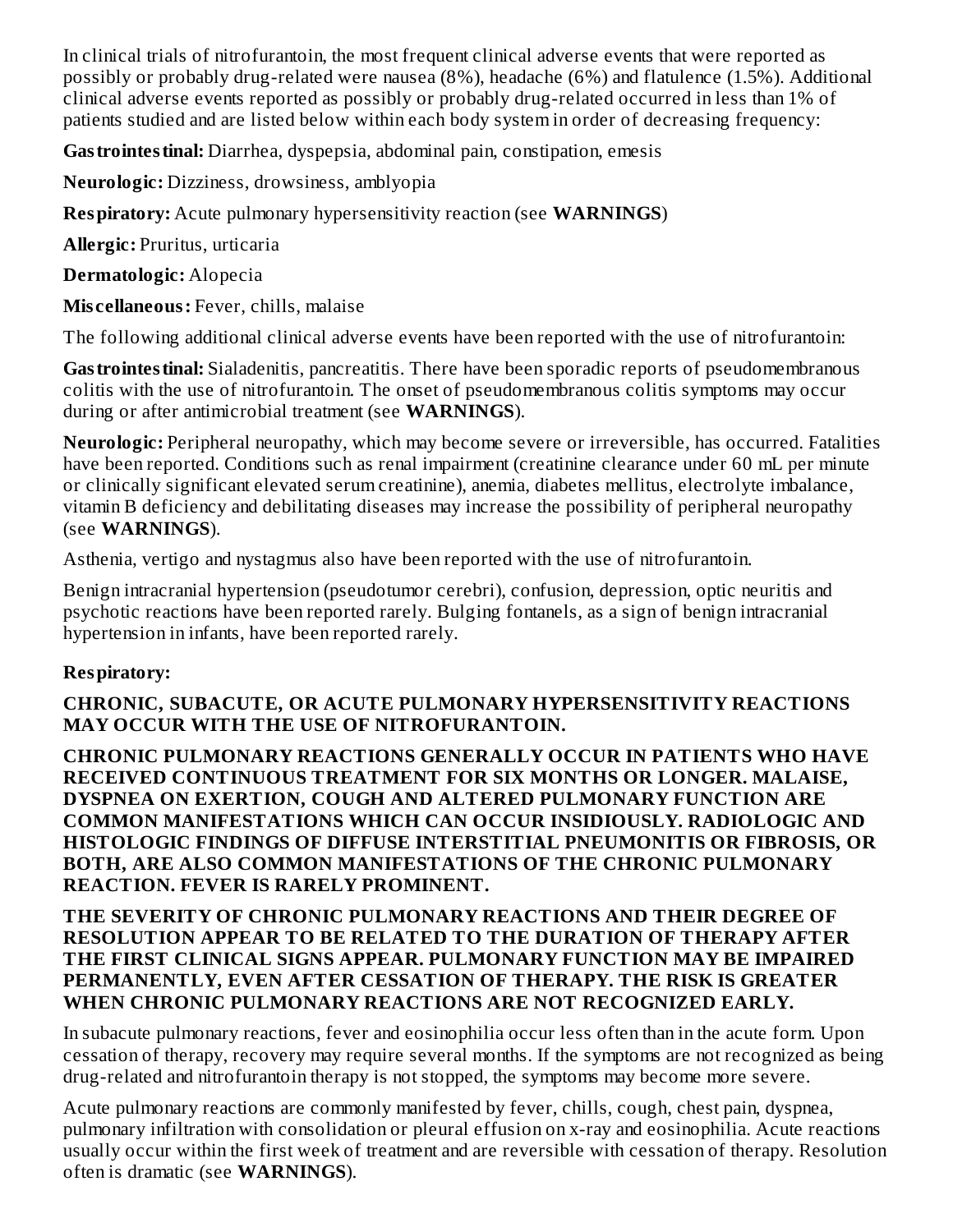Changes in EKG (e.g., non-specific ST/T wave changes, bundle branch block) have been reported in association with pulmonary reactions.

Cyanosis has been reported rarely.

**Hepatic:** Hepatic reactions, including hepatitis, cholestatic jaundice, chronic active hepatitis and hepatic necrosis, occur rarely (see **WARNINGS**).

**Allergic:** Lupus-like syndrome associated with pulmonary reaction to nitrofurantoin has been reported. Also, angioedema; maculopapular, erythematous, or eczematous eruptions; anaphylaxis; arthralgia; myalgia; drug fever; chills; and vasculitis (sometimes associated with pulmonary reactions) have been reported. Hypersensitivity reactions represent the most frequent spontaneously-reported adverse events in worldwide postmarketing experience with nitrofurantoin formulations.

**Dermatologic:** Exfoliative dermatitis and erythema multiforme (including Stevens-Johnson syndrome) have been reported rarely.

**Hematologic:** Cyanosis secondary to methemoglobinemia has been reported rarely.

**Mis cellaneous:** As with other antimicrobial agents, superinfections caused by resistant organisms, e.g., *Pseudomonas* species or *Candida* species, can occur.

In clinical trials of nitrofurantoin, the most frequent laboratory adverse events (1% to 5%), without regard to drug relationship, were as follows: eosinophilia, increased AST (SGOT), increased ALT (SGPT), decreased hemoglobin, increased serum phosphorus. The following laboratory adverse events also have been reported with the use of nitrofurantoin: glucose-6-phosphate dehydrogenase deficiency anemia (see **WARNINGS**), agranulocytosis, leukopenia, granulocytopenia, hemolytic anemia, thrombocytopenia, megaloblastic anemia. In most cases, these hematologic abnormalities resolved following cessation of therapy. Aplastic anemia has been reported rarely.

**To request medical information or to report SUSPECTED ADVERSE REACTIONS, contact Amneal Pharmaceuticals at 1-877-835-5472 or FDA at 1-800-FDA-1088 or www.fda.gov/medwatch.**

# **OVERDOSAGE**

Occasional incidents of acute overdosage of nitrofurantoin have not resulted in any specific symptoms other than vomiting. Induction of emesis is recommended. There is no specific antidote, but a high fluid intake should be maintained to promote urinary excretion of the drug. Nitrofurantoin is dialyzable.

# **DOSAGE AND ADMINISTRATION**

Nitrofurantoin capsules (monohydrate/macrocrystals) should be taken with food.

**Adults and Pediatric Patients Over 12 Years:** One 100 mg capsule every 12 hours for seven days.

# **HOW SUPPLIED**

Nitrofurantoin capsules, USP (monohydrate/macrocrystals), **100 mg,** are supplied as a gray opaque cap and yellow opaque body imprinted axially "AN" in white ink on the cap and "478" in black ink on the body.

They are available as follows:

Bottles of 100: NDC 65162-478-10

# **Storage and Handling**

Store at 20 $^{\circ}$  to 25 $^{\circ}$ C (68 $^{\circ}$  to 77 $^{\circ}$ F); excursions permitted between 15 $^{\circ}$  to 30 $^{\circ}$ C (59 $^{\circ}$  to 86 $^{\circ}$ F) [see **USP Controlled Room Temperature]. Dispens e in tight container.**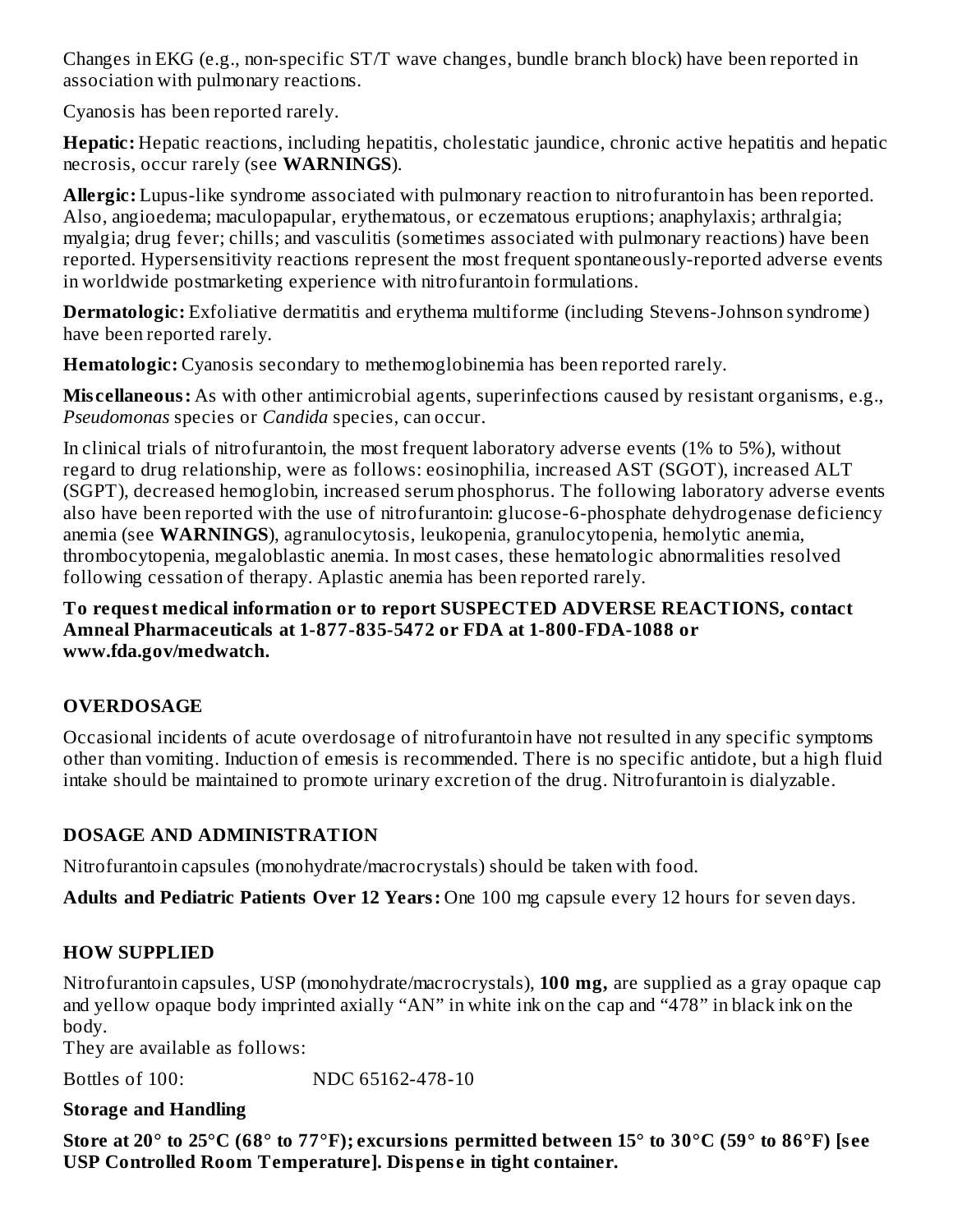Rx Only

### **CLINICAL STUDIES**

Controlled clinical trials comparing nitrofurantoin 100 mg p.o. q12h and nitrofurantoin macrocrystals 50 mg p.o. q6h in the treatment of acute uncomplicated urinary tract infections demonstrated approximately 75% microbiologic eradication of susceptible pathogens in each treatment group.

Made in USA

Distributed by: **Amneal Pharmaceuticals** Bridgewater, NJ 08807

Rev. 10-2020-03

# **PACKAGE LABEL.PRINCIPAL DISPLAY PANEL**



# **NITROFURANTOIN (MONOHYDRATE/MACROCRYSTALS)**

nitrofurantoin monohydrate/macrocrystals capsule

| <b>Product Information</b>                                                                             |                         |                                     |                             |                       |                 |
|--------------------------------------------------------------------------------------------------------|-------------------------|-------------------------------------|-----------------------------|-----------------------|-----------------|
| Product Type                                                                                           | HUMAN PRESCRIPTION DRUG | NDC:65162-478<br>Item Code (Source) |                             |                       |                 |
| <b>Route of Administration</b>                                                                         | ORAL                    |                                     |                             |                       |                 |
|                                                                                                        |                         |                                     |                             |                       |                 |
|                                                                                                        |                         |                                     |                             |                       |                 |
| <b>Active Ingredient/Active Moiety</b>                                                                 |                         |                                     |                             |                       |                 |
| <b>Ingredient Name</b>                                                                                 |                         |                                     | <b>Basis of</b><br>Strength |                       | Strength        |
| NITRO FURANTO IN MONOHYDRATE (UNII: E1QI2CQQ1I) (NITRO FURANTO IN -<br>UNII:927AH8112L)                |                         |                                     |                             | <b>NITROFURANTOIN</b> | 75 mg           |
| NITRO FURANTO IN (UNII: 927AH8112L) (NITRO FURANTO IN - UNII: 927AH8112L)<br><b>NITROFURANTOIN</b>     |                         |                                     |                             |                       | $25 \text{ mg}$ |
|                                                                                                        |                         |                                     |                             |                       |                 |
| <b>Inactive Ingredients</b>                                                                            |                         |                                     |                             |                       |                 |
| <b>Ingredient Name</b>                                                                                 |                         |                                     |                             |                       | <b>Strength</b> |
| CARBOMER HOMOPOLYMER TYPE B (ALLYL PENTAERYTHRITOL OR ALLYL SUCROSE CROSSLINKED)<br>(UNII: K6MOM3T5YL) |                         |                                     |                             |                       |                 |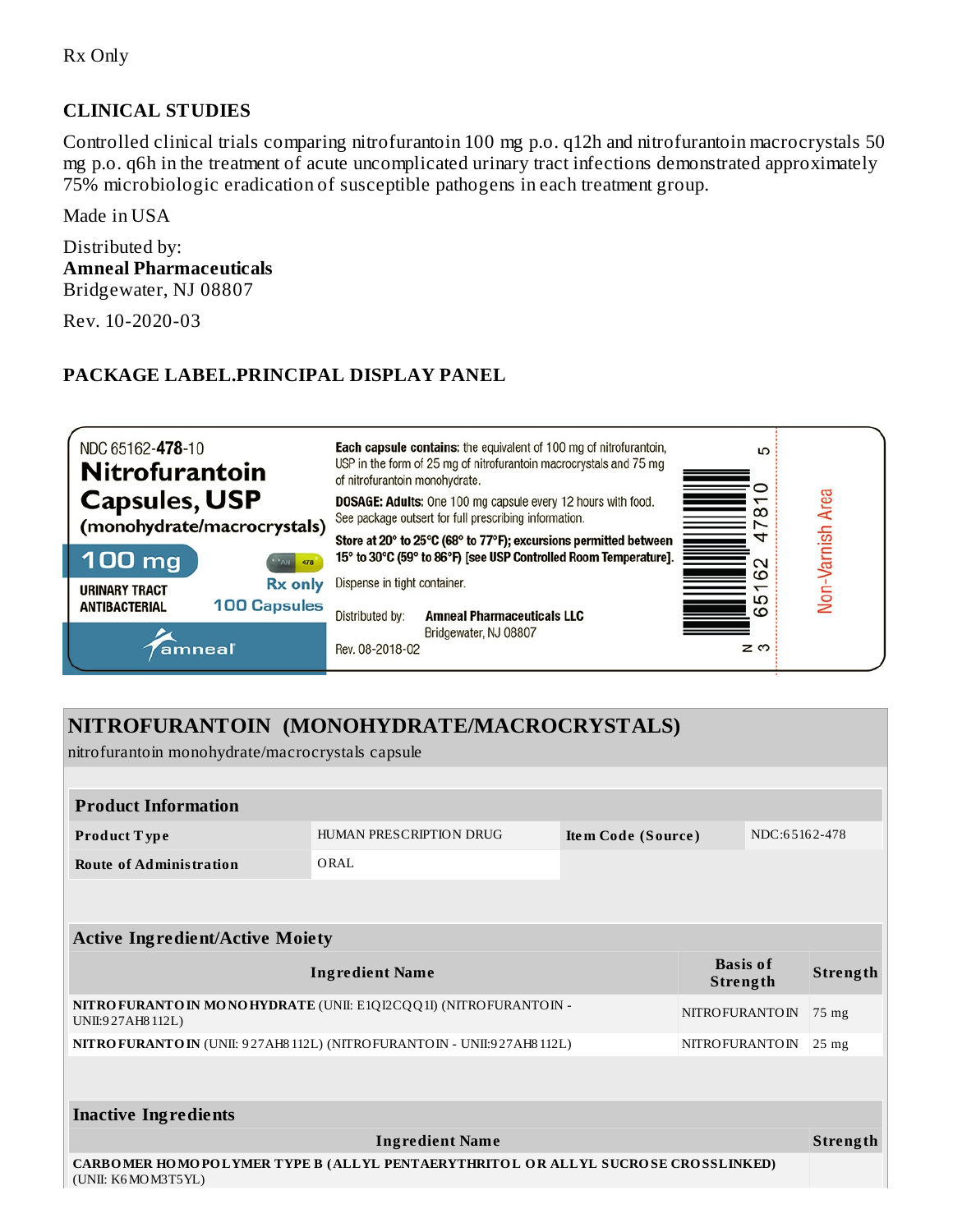| CARBOXYMETHYLCELLULOSE (UNII: 05JZI7B19X)                                    |                                                         |                                                    |                             |                     |                             |                           |                           |
|------------------------------------------------------------------------------|---------------------------------------------------------|----------------------------------------------------|-----------------------------|---------------------|-----------------------------|---------------------------|---------------------------|
| STARCH, CORN (UNII: O8232NY3SJ)                                              |                                                         |                                                    |                             |                     |                             |                           |                           |
|                                                                              |                                                         | D&C YELLOW NO. 10 (UNII: 35SW5USQ3G)               |                             |                     |                             |                           |                           |
|                                                                              |                                                         | FD&C RED NO. 40 (UNII: WZB9127XOA)                 |                             |                     |                             |                           |                           |
| <b>GELATIN</b> (UNII: 2G86QN327L)                                            |                                                         |                                                    |                             |                     |                             |                           |                           |
| <b>FERROSOFERRIC OXIDE (UNII: XM0 M8 7F357)</b>                              |                                                         |                                                    |                             |                     |                             |                           |                           |
| FERRIC OXIDE YELLOW (UNII: EX438O2MRT)                                       |                                                         |                                                    |                             |                     |                             |                           |                           |
| LACTOSE, UNSPECIFIED FORM (UNII: J2B2A4N98G)                                 |                                                         |                                                    |                             |                     |                             |                           |                           |
|                                                                              |                                                         | MAGNESIUM STEARATE (UNII: 70097M6I30)              |                             |                     |                             |                           |                           |
| <b>MALTODEXTRIN</b> (UNII: 7CVR7L4A2D)                                       |                                                         |                                                    |                             |                     |                             |                           |                           |
| PO VIDONE (UNII: FZ989GH94E)                                                 |                                                         |                                                    |                             |                     |                             |                           |                           |
|                                                                              |                                                         | SO DIUM LAURYL SULFATE (UNII: 368GB5141J)          |                             |                     |                             |                           |                           |
| SUCROSE (UNII: C151H8M554)                                                   |                                                         |                                                    |                             |                     |                             |                           |                           |
| TALC (UNII: 7SEV7J4R1U)                                                      |                                                         |                                                    |                             |                     |                             |                           |                           |
|                                                                              |                                                         | <b>TITANIUM DIO XIDE (UNII: 15FIX9 V2JP)</b>       |                             |                     |                             |                           |                           |
|                                                                              |                                                         | <b>BUTYL ALCOHOL</b> (UNII: 8PJ61P6TS3)            |                             |                     |                             |                           |                           |
| ALCOHOL (UNII: 3K9958V90M)                                                   |                                                         |                                                    |                             |                     |                             |                           |                           |
|                                                                              |                                                         | ISOPROPYL ALCOHOL (UNII: ND2M416302)               |                             |                     |                             |                           |                           |
| POTASSIUM HYDROXIDE (UNII: WZH3C48M4T)                                       |                                                         |                                                    |                             |                     |                             |                           |                           |
| <b>PROPYLENE GLYCOL</b> (UNII: 6DC9Q167V3)                                   |                                                         |                                                    |                             |                     |                             |                           |                           |
| WATER (UNII: 059QF0KO0R)                                                     |                                                         |                                                    |                             |                     |                             |                           |                           |
| <b>SHELLAC</b> (UNII: 46 N107B71O)                                           |                                                         |                                                    |                             |                     |                             |                           |                           |
| <b>AMMO NIA</b> (UNII: 5138Q19F1X)                                           |                                                         |                                                    |                             |                     |                             |                           |                           |
| <b>SODIUM HYDRO XIDE (UNII: 55X04QC32I)</b>                                  |                                                         |                                                    |                             |                     |                             |                           |                           |
|                                                                              |                                                         |                                                    |                             |                     |                             |                           |                           |
|                                                                              |                                                         |                                                    |                             |                     |                             |                           |                           |
| <b>Product Characteristics</b>                                               |                                                         |                                                    |                             |                     |                             |                           |                           |
| Color                                                                        | GRAY (opaque cap), YELLOW (opaque body)<br><b>Score</b> |                                                    | no score                    |                     |                             |                           |                           |
| <b>Shape</b>                                                                 | <b>CAPSULE</b>                                          |                                                    | <b>Size</b>                 |                     | 22mm                        |                           |                           |
| Flavor                                                                       |                                                         |                                                    |                             | <b>Imprint Code</b> |                             | AN;478                    |                           |
| <b>Contains</b>                                                              |                                                         |                                                    |                             |                     |                             |                           |                           |
|                                                                              |                                                         |                                                    |                             |                     |                             |                           |                           |
|                                                                              |                                                         |                                                    |                             |                     |                             |                           |                           |
| Packaging                                                                    |                                                         |                                                    |                             |                     |                             |                           |                           |
| <b>Item Code</b><br>#                                                        |                                                         | <b>Package Description</b>                         |                             |                     | <b>Marketing Start Date</b> |                           | <b>Marketing End Date</b> |
| 1 NDC:65162-478-10                                                           |                                                         | 100 in 1 BOTTLE; Type 0: Not a Combination Product |                             | 05/25/2017          |                             |                           |                           |
|                                                                              |                                                         |                                                    |                             |                     |                             |                           |                           |
|                                                                              |                                                         |                                                    |                             |                     |                             |                           |                           |
|                                                                              |                                                         |                                                    |                             |                     |                             |                           |                           |
| <b>Marketing Information</b>                                                 |                                                         |                                                    |                             |                     |                             |                           |                           |
| <b>Marketing Category</b><br><b>Application Number or Monograph Citation</b> |                                                         |                                                    | <b>Marketing Start Date</b> |                     |                             | <b>Marketing End Date</b> |                           |
| <b>ANDA</b>                                                                  |                                                         | ANDA207372                                         |                             | 05/25/2017          |                             |                           |                           |
|                                                                              |                                                         |                                                    |                             |                     |                             |                           |                           |

**Labeler -** Amneal Pharmaceuticals LLC (123797875)

| Establishment           |                |               |                                                                                        |  |  |  |  |
|-------------------------|----------------|---------------|----------------------------------------------------------------------------------------|--|--|--|--|
| <b>Name</b>             | <b>Address</b> | <b>ID/FEI</b> | <b>Business Operations</b>                                                             |  |  |  |  |
| Amneal Pharmaceuticals, |                |               | $\bigcup_{0.525,47455}$ ANALYSIS(65162-478), LABEL(65162-478), MANUFACTURE(65162-478), |  |  |  |  |